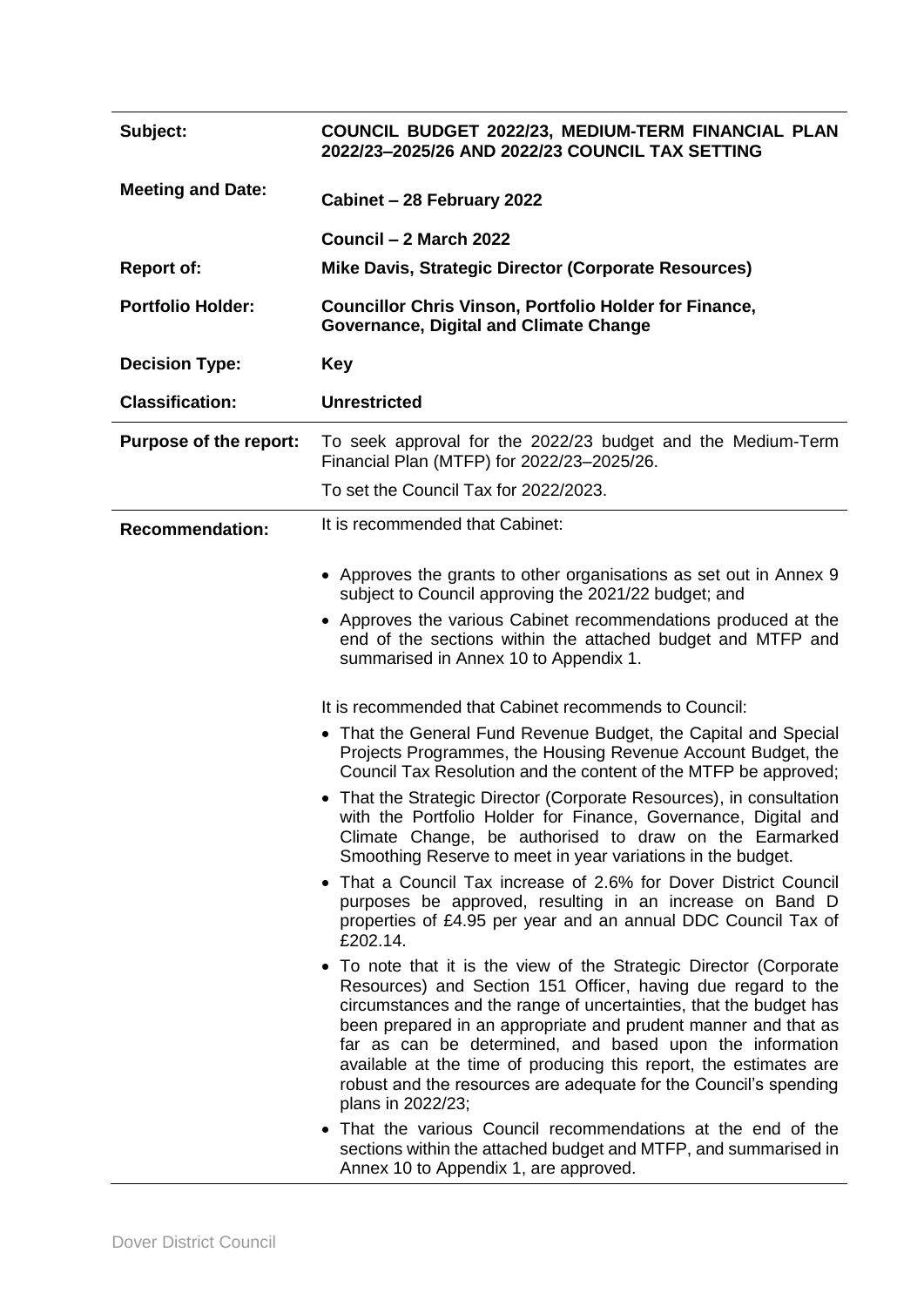#### **Members are advised that Section 106 of the Local Government Finance Act 1972 applies to this item.**

**Accordingly, if any sum of Council Tax became payable by any Member and has remained unpaid for at least two months, that Member must, if present at the meeting, declare that fact to the meeting as soon as possible after the meeting has started and may not participate in any vote on that item.**

#### 1. **Summary**

- 1.1 This report has been produced to seek approval for the 2022/23 budget and the MTFP for 2022/23 – 2025/26. If approved by Cabinet, the budget will be presented to Council, together with the resolution to set the Council Tax.
- 1.2 As part of its financial management process the Council is required to consider the MTFP and its implications for the Council's service objectives and financial management. The Strategic Director (Corporate Resources), the Section 151 Officer, is required to comment on the robustness of the budget and the adequacy of the reserves. These requirements are addressed in the attached budget and MTFP report.
- 1.3 The detailed background information presented to Cabinet in February has been included again in this report for completeness for presentation to Council.

#### 2. **Introduction and Background**

- 2.1 The budget faces a range of immediate uncertainties due to the pandemic, the economic recovery and the Council's greatly expanded Port Health Authority role<sup>1</sup> as a result of the exit from the EU. The Council also faces longer term uncertainties from the future of local authority funding including the Fair Funding review, New Homes Bonus, Business Rates Retention and Levelling Up.
- 2.2 This report sets out the broad areas of pressure and uncertainty and the strategy adopted to deal with them.
- 2.3 In summary the position is:

-

- (a) The General Fund budget for 2022/23 forecasts a deficit of c.£40k;
- (b) The Housing Revenue Account has a deficit of £2m due to the restorative works programme, to be funded from the Housing Initiatives Reserve;
- (c) The Capital Programme is fully funded.
- 2.4 The forecasts contain a significant margin of uncertainty. As a result, there is a risk that measures to produce a balanced budget may be too severe, or insufficient. To mitigate this risk and the volatility of the budget process the strategy will therefore incorporate a £4m smoothing reserve to enable the council to take a measured approach to the forecast pressures. This is set out in more detail in the General Fund Budget Strategy below.

<sup>1</sup> The Port of Dover is the busiest "Roll-on roll-off" port in Europe and a high percentage of the UK's imported food arrives through the port. As Port Health Authority Dover District Council is responsible for the inspection regime for EU sourced Products of Animal Origin (PAO), Rest of World (RoW) products and high risk foods not of animal origin. Inspection of PAO is on a percentage basis of the estimated 900k – 1m PAO consignments coming into the port every year. There is expected to be an increase in staffing of anything up to 240 FTE to manage this greatly increased service.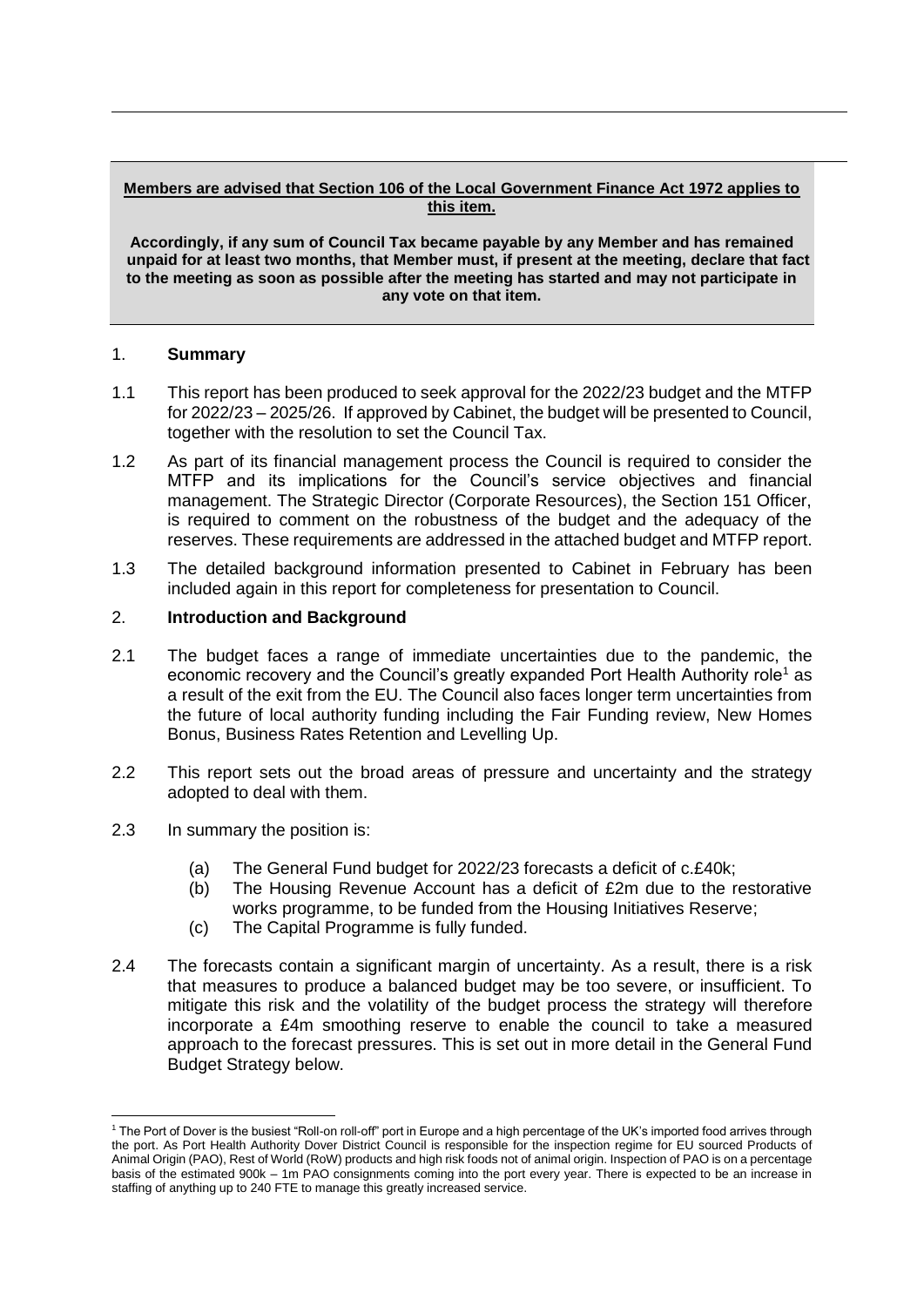## 3. **Overview**

- 3.1 The budget for 2022/23 and the Medium-Term Financial Plan (MTFP) for 2022 2026 have been produced in circumstances that remain unusual and volatile because of the continuing Covid pandemic and the winding down of central government support for Covid related pressures and consequences, the implementation of EU exit and the unpredictable economic recovery.
- 3.2 The EU Transition has led to the requirement on DDC to create an expanded Dover Port Health Function which, when fully staffed, is expected to have up to 240 additional staff operating within a new Border Control Post (BCP) facility at Whitfield provided by DEFRA.
- 3.3 These events have led to significant uncertainties at the time of writing, impacting (mainly) the 2022/23 revenue budget, including:
	- 2021/22
		- o The final value of government support to local authorities
		- o The 2021/22 outturn and the reserves and balances to be carried forwards.
	- 2022/23
		- o The duration / renewal of lockdown and / or restrictions
		- o The speed of economic recovery
		- o The net cost to DDC of the expanded Port Health Function
		- o Expenditure for the year
		- o Income for the year
		- o Council Tax income
		- o Business Rates income
		- o The government settlement for local authorities.
	- 2023 2026
		- o The continuing impacts of Covid and the speed of economic recovery
		- o The review of local government finance and the on-going baseline level of financing available including:
			- The Fair Funding Review
			- **New Homes Bonus (or any replacement)**
			- The reform of the Business Rates Retention model
			- Business Rates revaluations and re-sets
- 3.4 It should be noted that the Covid support from government led to an overall underspend in 2020/21, which will be used to support pressures in 2021/22. None of the Covid support measures are expected to remain in place beyond 2021/22 and so they do not affect the Council's underlying baseline position. The impacts and recovery from Covid may, of course, last into 2022/23 and beyond.

### 4. **General Fund Budget Strategy**

4.1 In past years the standard budget strategy for DDC has been to estimate the baseline service costs, determine the financing available, drive savings where possible / required, produce a broadly balanced budget and maintain reserves and balances for one-off and planned purposes such as the project programmes, elections, ICT investment etc.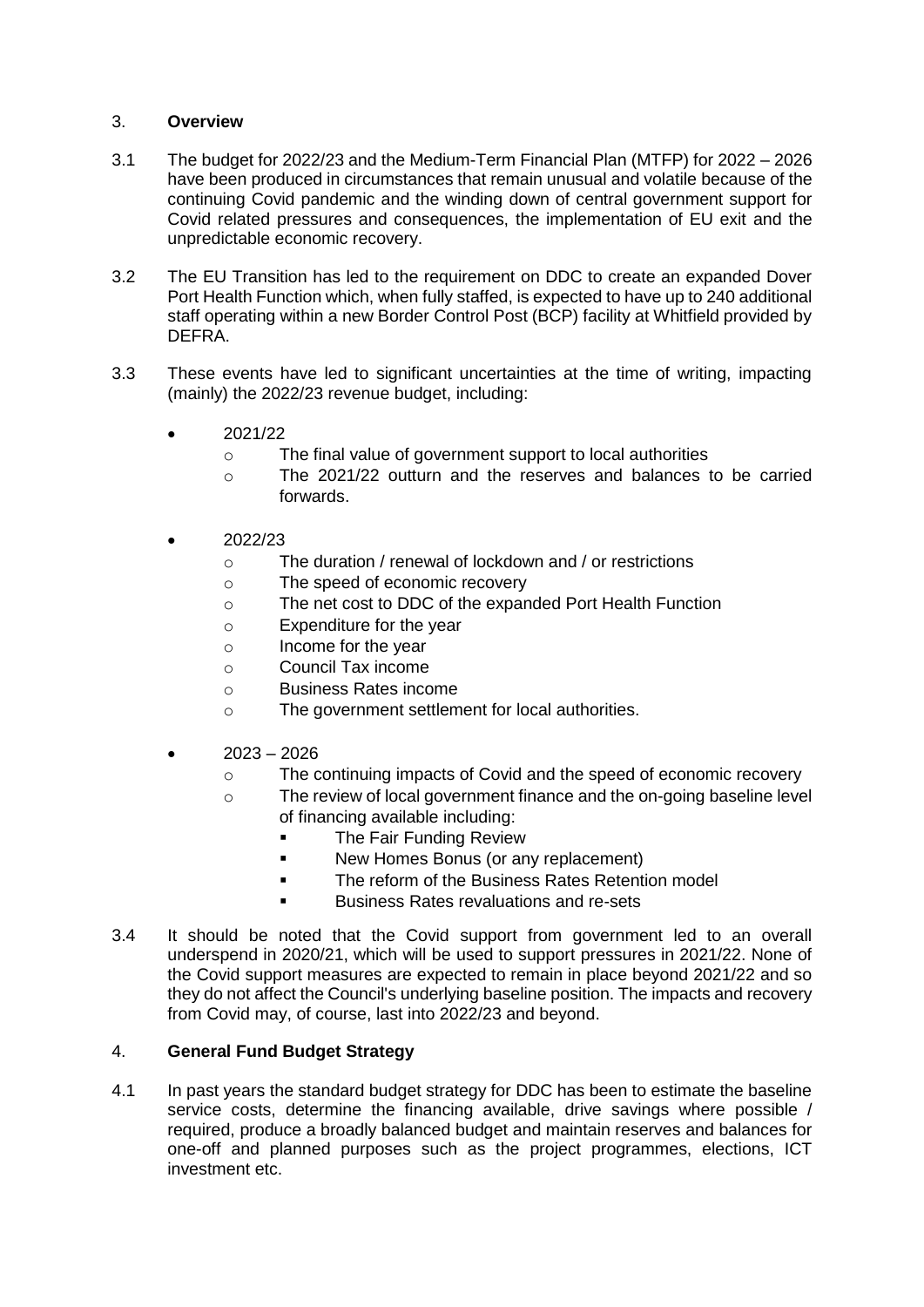- 4.2 Although the standard strategy has served the council well and remains part of the process, in the current circumstances we need to do more. Therefore, to mitigate this risk and the volatility of the budget process the strategy includes a £4m smoothing reserve to enable the council to take a measured approach to the forecast pressures.
- 4.3 This will involve:
	- (a) Creating a General Fund Revenue Budget Smoothing Reserve of £4m by taking £1.3m from GF balances (reducing them to £1.5m as an "absolute last resource" balance for major overspends only), £1.4m from retained Covid grants and £1.3m from unallocated revenue reserves.
	- (b) The projections for future revenue budgets will then generally be based on "mid case" assumptions.
	- (c) Produce a balanced budget on the basis set out above and maintain the existing budget management disciplines.
	- (d) If there is a subsequent overspend, or late and unexpected adverse changes, these will generally be met from the Smoothing Reserve and remedial action (including rebuilding of the Smoothing Reserve) will be planned for the following year(s).
- 4.4 The smoothing reserve has been created following a review of the Council's earmarked reserves to identify existing reserves that are no longer required. The Councils reserves are reported in detail to Members in every budget and outturn report.
- 4.5 The purpose of the reserve is to support the General Fund revenue budget and to enable the Council to cope with significant financial shocks, such as the Covid lockdown, without the need to immediately recast the budget, and also to cope with late financial pressures during the budget process without requiring major changes.
- 4.6 As the reserve is not replenished from the revenue budget it is not intended to be used for planned on-going baseline expenditure or for one-off service initiatives or for capital or other projects. By setting up the reserve the Council has the capacity to avoid basing its budget on worst case assumptions which could lead to undue reductions in service, where a mid-case forecast would be a reasonable and sustainable basis.
- 4.7 It is important to note that the smoothing reserve will not be available for capital or other projects and the budget should not plan to use it  $-$  it is there to cope with any unexpected pressures in the outturn and any last-minute significant changes such as the government settlement.
- 4.8 If the reserve is used to meet any pressures, it will be replenished at the end of the financial year or in the successive year(s), and on-going baseline adjustments will be made as required to absorb the pressures in the future.

### 5. **Government Support to Local Authorities for Covid**

- 5.1 Support for local authorities has now largely wound down with the few remaining streams such as the Contain Outbreak Management Fund (COMF) needing to be fully spent by 31/3/22.
- 5.2 Government still requires extensive returns on expenditure and impacts, with data requests running at 5+ per week, and this does place pressure on limited resources, but it is hoped that this will also wind down.
- 5.3 The particular issues and challenges have been: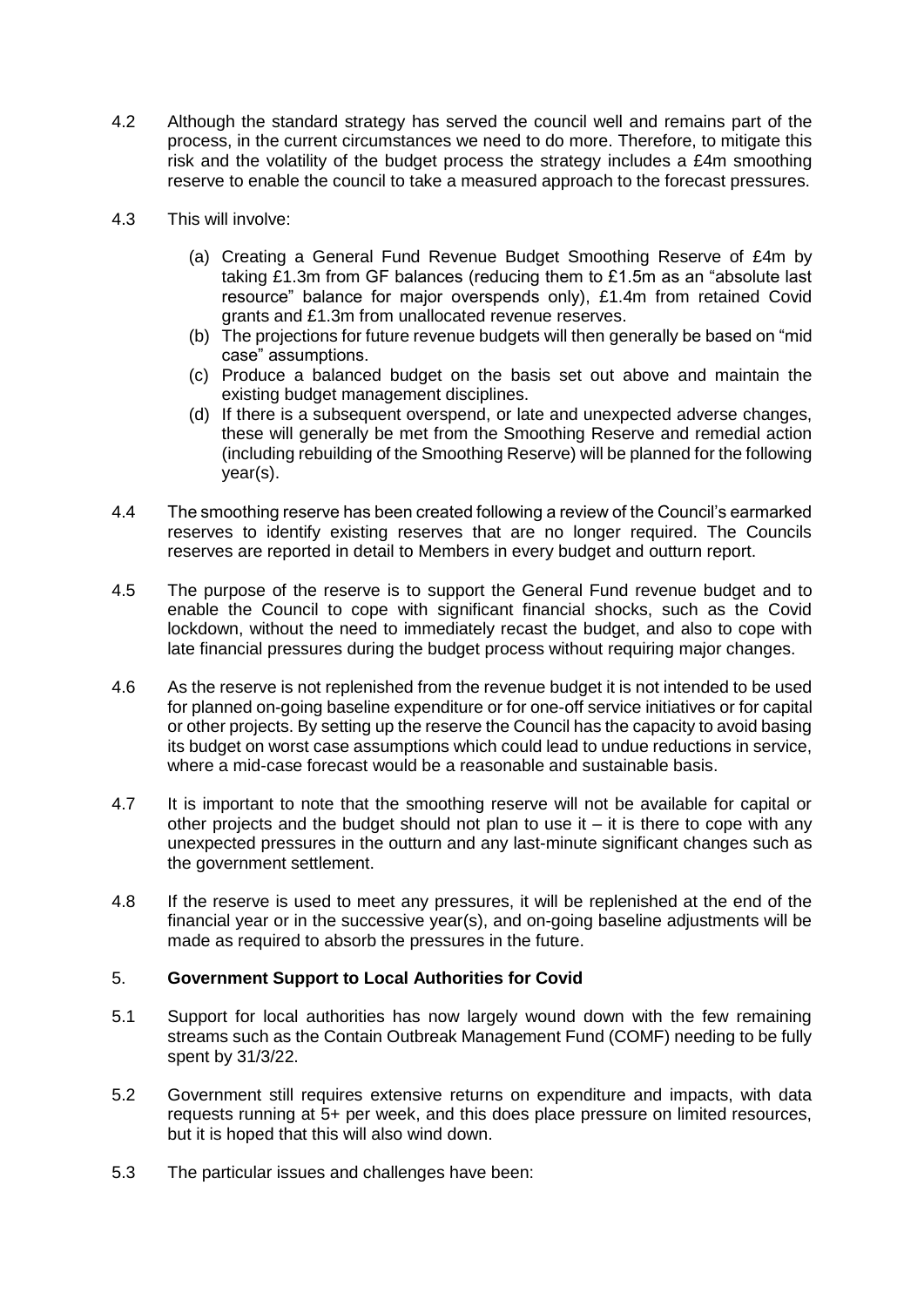- The multiplicity of funding streams (some 35+) across local government.
- Some are for 2020/21, some for 2021/22, others span both years.
- The lack of clarity in some streams and the frequency of changes.
- The high complexity and demands created to implement welcome government support to businesses, families and the community.
- The number of government departments involved and their different approaches.
- The significant volume and frequency of data returns required by government.
- 5.4 The various Covid support funding streams were set out in more detail in the 2020/21 budget.

### 6. **Dover Port Health Function**

- 6.1 The Port Health service covers a range of activities including inspection of food imports, ship inspections and infectious diseases. Prior to leaving the EU, imported food controls amounted to approximately 1,000 per annum, which were conducted by just 1.5 FTE.
- 6.2 As a result of leaving the EU additional controls will be required on imported products from the EU and Rest of World (RoW) Products of Animal Origin (PAO) and RoW high risk foods not of animal origin.
- 6.3 The Council estimates that there are some 900,000 consignments of PAO per annum (in the extreme, a single lorry can contain up to 150 individual consignments), with 100% (based on the current government implementation plans) requiring documentary checks, of which 1.5% will also require physical inspection. These estimates cannot be precise at this time as there is insufficient data since it was not required or collected when the UK was in the EU. However, they are regarded as a reasonable indication of the overall quantum. The build up of the service and staffing will be phased so that it can be adjusted as actual volumes are more accurately known.
- 6.4 There is also expected to be a significant (but currently unquantified) increase in the number of checks on RoW products, organic products and fish. Therefore, to meet these additional requirements, a 24-hour, 7 day a week service with up to 240 additional DDC staff will be needed. Fees on all consignments are intended to make this service self-financing and so there is not expected to be any net cost to DDC from operating this service. The facilities to operate the service will be provided and managed by Defra.
- 6.5 The income and expenditure and fees for the service are expected to be managed in accordance with the current regulations. The fees are expected to be phased in, starting in July 2022 and to be fully implemented by the end of 2022.
- 6.6 An initial operating reserve has also been established to deal with any unexpected short-term issues or with the impacts should there be a reduction in the scale of the service at a later date due, for example, to changes in the border arrangements with the EU in the future. The size of the reserve will be re-evaluated as more is known about volumes etc.
- 6.7 In the meantime, DEFRA have funded the service to March 2022 and have committed to cover any financial shortfall in the early period when the service is operational but may be operating at a deficit pending the full implementation of fees.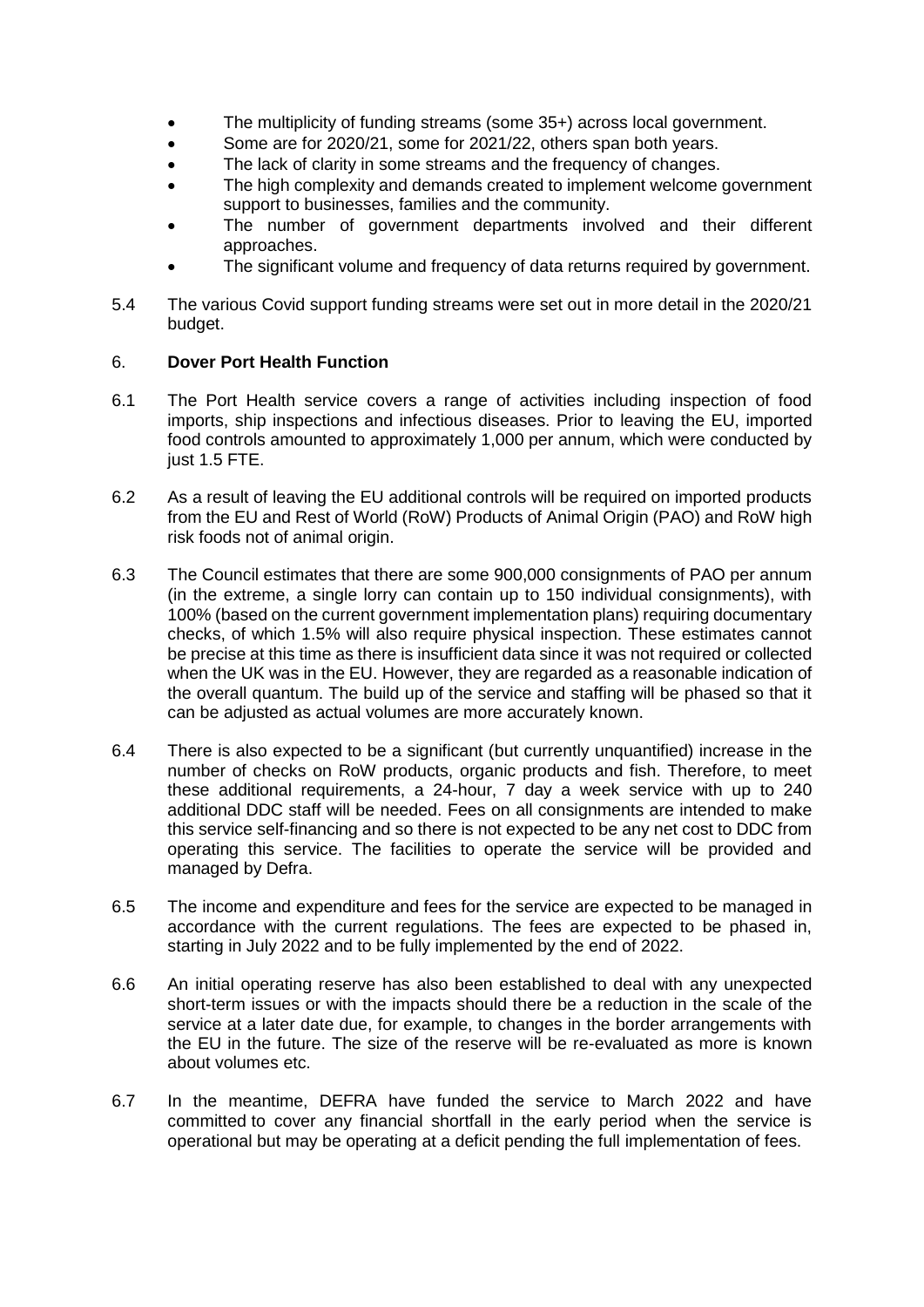- 6.8 The service is expected to operate from a bespoke re-modelled facility at Whitfield, which is called Dover SPS BCP. This facility, vehicle marshalling, unloading and reloading of lorries, driver welfare etc. will all be provided and managed by DEFRA and so DDC's role is purely to manage the imported food regime on site.
- 6.9 The expansion of the Dover port health function will add major value to the council, the community and the local economy. Employment opportunities include the creation of up to 240 jobs and thereby a significant boost to the local economy.

## 7. **Wider Local Government Finance Picture**

- 7.1 There is a pressing need for reform to local government finance.
- 7.2 It is not possible to set out in detail all the variables and potential outcomes. The notes below provide the headlines.

#### Levelling Up

7.3 The levelling-up strategy may result in changes to the structure and funding of local government. At this stage no formal proposals have been shared by government and so the comments below are made in the context of the existing structure and financing model.

#### Core Spending Power

7.4 Core spending power is a measure used by central government to demonstrate the resources available to local authorities and includes council tax as well as Revenue Support Grant, Business Rates etc. The measure has its flaws, but it does demonstrate an overall trend and shire districts have generally seen the largest reduction, or smallest increase, in core spending power.

### Fair Funding Review

- 7.5 Fair Funding Review (FFR) was scheduled for 2022/23, but it has been postponed. It is an essential first step in determining the base resource requirements for councils and how they will be achieved. From the FFR will flow the Business Rates Retention (BRR) baseline.
- 7.6 It will also have to incorporate a significant element of resource redistribution, since greatest need is often aligned with lowest resource.

### Council Tax Reform

- 7.7 The Government is placing an increasing burden for funding local services onto the local taxpayer. Overall, approximately 82% of the increase in Core Spending Power (CSP) in 2021-22 came from council tax increases.
- 7.8 Council tax increases for shire districts will be limited to 2% or £5, whichever is the greater. This maintains the existing inequity between low and higher taxing districts. DDC is a low tax district. Council Tax increases above this level can only be made if supported by a Council Tax Referendum.

### Business Rates Retention

7.9 There are several potential changes to the Business Rates Retention (BRR) scheme.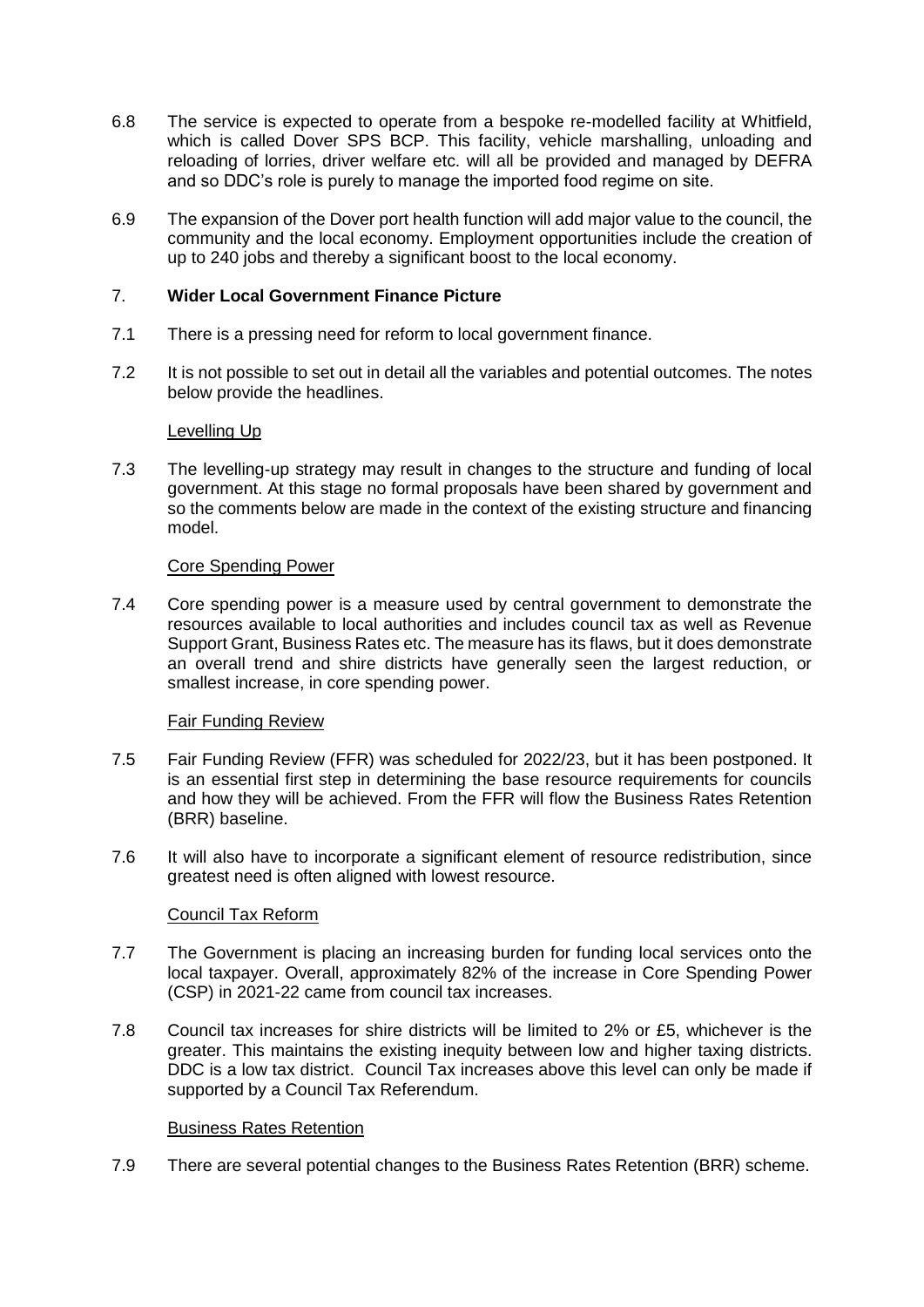- 7.10 An increase from 50% to 75% has been proposed but is now expected to be postponed or rejected. Regardless of the retention percentage, the existing system of tariffs and top-ups (or a similar / equivalent system) will be required for resource equalisation between the high resource / low need councils and those with low resource and high need.
- 7.11 A baseline re-set is also overdue. At present Councils still work to the baseline that was set when the system was introduced. A reset will remove some, or all, of the retained Business Rates arising from growth. This will feed resources back into the system, but without some form of damping the impacts on "growth" councils could be significant and appear to be penal to councils delivering the government's agenda.
- 7.12 Finally, a revaluation is also overdue, the last being in 2017, with an intended three yearly cycle. Revaluations are intended to be fiscally neutral, and if baselines are properly adjusted, should not impact on BRR.

#### New Homes Bonus

- 7.13 The approach taken in 2020-21 and 2021-22 was an interim measure until New Homes Bonus (NHB) can be replaced and "losses" can be supported by a damping regime across councils to flatten the impact on winners and losers.
- 7.14 NHB is important and we need certainty about the future (even if it means we get less funding from NHB's replacement).
- 7.15 The main concern with the Government's treatment of NHB in the settlement is that the "surplus" has not been returned to local government in the way that has been promised. NHB has been part-funded by a top-slice from Revenue Support Grant (since 2013-14), and it has always been intended that any unused amounts will be returned pro rata to the original top-slice. However, the Government has used the surplus to fund the other grants that have been announced in the settlement (Rural Services Delivery Grant, Lower Tier Services Grant, Social Care Grant, Revenue Support Grant).
- 7.16 This makes financial planning difficult because the Government is not maintaining established principles about how any surplus will be used, and it distorts the stated increase in grant funding for local government.

## 8. **Housing Revenue Account (HRA)**

- 8.1 The HRA budget has been set following the successful transfer of the service back inhouse from 1st October 2020. Rent levels will be set in line with government guidance and a significant increase in planned revenue and capital works for the restorative works programme has been built into the forecast. This results in a forecast deficit for the HRA of £2m for 2022/23. This will be funded in-year from a contribution of £2m from the Housing Initiatives Reserve, maintaining the HRA balance at £1m for the planning period.
- 8.2 The HRA is viable now and in the longer term, even with the underlying pressure to borrow, but this relies on rigorous financial discipline to ensure that the current investment programme is managed within existing and forecast resources.

## 9. **Capital and Revenue Projects Programmes**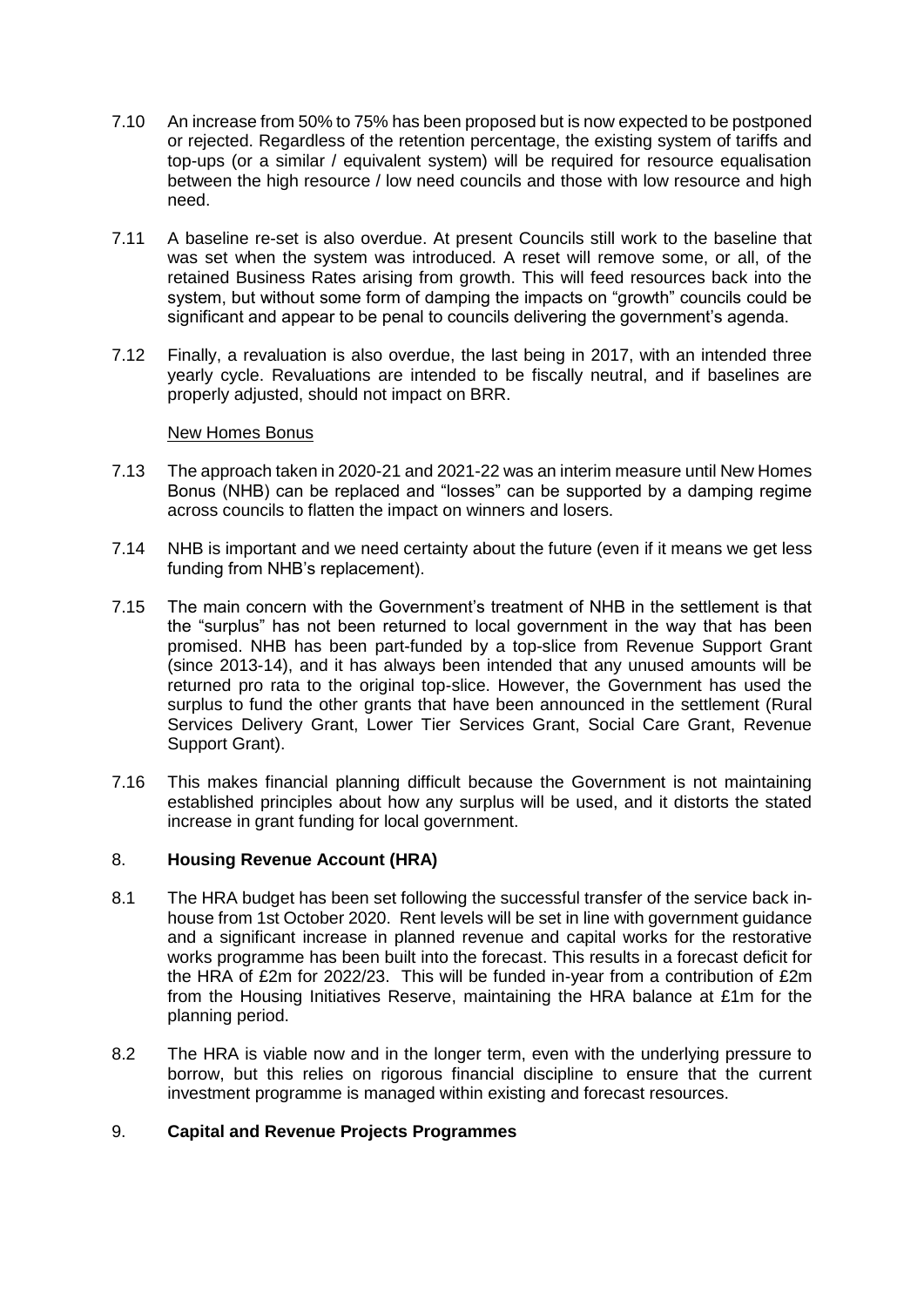9.1 The Council holds limited capital resources (other than the capacity to borrow<sup>2</sup>), but within these resources it has discretion over which projects to support. The Medium Term Capital Programme shows that resources have been applied to the regeneration projects in support of the Council's corporate objectives. Resources for new projects not currently included in the proposed programme are expected to be significantly limited.

## 10. **Changes to the Budget and MTFP**

- 10.1 Since presentation to Cabinet the following changes have been made to the draft budget and MTFP to reflect information that has subsequently become available:
	- Precepts have been received and the 2022/23 Council Tax Resolution and associated annexes have been completed and included;
	- Capital, Treasury Management and Investment Strategies have been included.

## 11. **Identification of Options**

- 11.1 The Council is required to set a budget, and so declining to do so is not an option. Members could choose to change the allocation of resources between services, and that option remains open during the financial year.
- 11.2 The Council is also required to approve the Council Tax level for the following year. The budget proposes a Council Tax increase of £4.95 for Band D properties. This maintains the lowest District Council Tax in East Kent. Members could decide to set a different Council Tax level. However, consideration should be given to the risk and impact of triggering a Council Tax Referendum if a higher level of Council Tax was proposed, or how any proposals to reduce the level would be financed in 2022/23 and future years, while ensuring the budget remains robust and reserves sufficient.

## 12. **Resource Implications**

12.1 The revenue budgets and capital plans determine the level of Council Tax and the utilisation of resources for the next year. The MTFP is a key element in the prudent use of resources over the medium term.

### 13. **Corporate Implications**

- 13.1 Comment from the Section 151 Officer: No further comments to add.
- 13.2 Comment from the Solicitor to the Council: The Solicitor to the Council has been consulted in the preparation of this report and has no further comments to make.
- 13.3 Comment from the Equalities Officer: This report does not specifically highlight any equality implications, however in discharging their duties members are required to comply with the public sector equality duty as set out in Section 149 of the Equality Act 2010 [http://www.legislation.gov.uk/ukpga/2010/15/section/149](https://gbr01.safelinks.protection.outlook.com/?url=http%3A%2F%2Fwww.legislation.gov.uk%2Fukpga%2F2010%2F15%2Fsection%2F149&data=04%7C01%7CHelen.Lamb%40DOVER.GOV.UK%7Cc279634ed6364d91f83008d9dfe924eb%7C97d0cb53199d4c70a001375e8c953735%7C0%7C0%7C637787014696447506%7CUnknown%7CTWFpbGZsb3d8eyJWIjoiMC4wLjAwMDAiLCJQIjoiV2luMzIiLCJBTiI6Ik1haWwiLCJXVCI6Mn0%3D%7C3000&sdata=rhz%2BbWBZ%2Fi%2F3GyyC8zkhIsYNKiIlMi99KYhsEmg6wqE%3D&reserved=0)

# 14. **Appendices**

-

Appendix 1 – Budget 2022/23 and Medium-Term Financial Plan 2022/23-2025/26

# 15. **Background Papers**

<sup>&</sup>lt;sup>2</sup> Borrowing can be undertaken for capital projects but revenue budgets have to finance the interest and repayment costs.